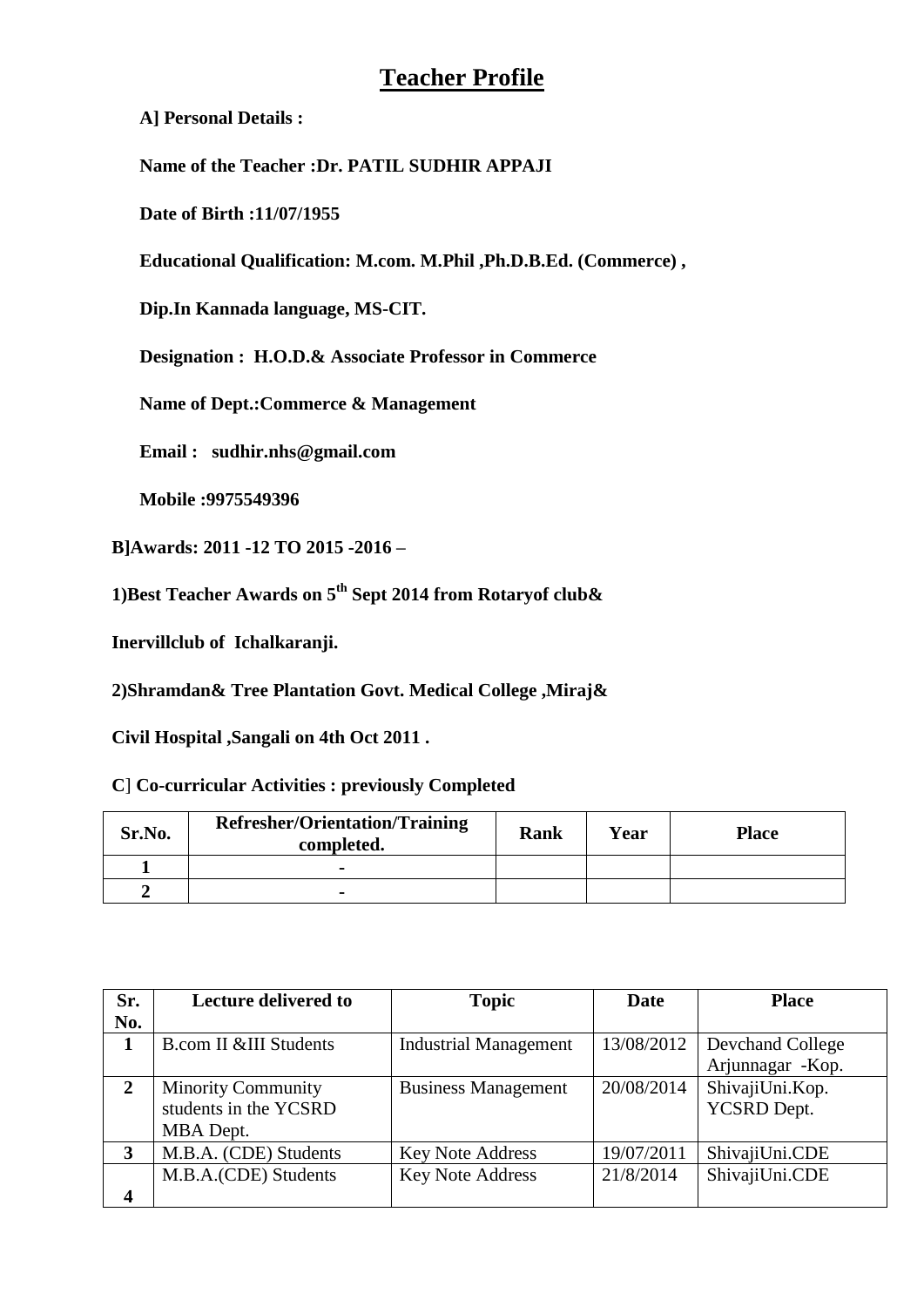|   | M.B.A.(CDE) Students       | <b>Key Note Address</b>   | 10/07/2012 | ShivajiUni.CDE                 |
|---|----------------------------|---------------------------|------------|--------------------------------|
| 6 | M.B.A. (CDE) Students      | <b>Key Note Address</b>   | 01/07/2013 | Shivaji Uni. CDE               |
| 7 | M.B.A. Student Krishna     | <b>Key Note Address</b>   | 25/03/2015 | Krishna MBA college            |
|   | Utsay                      |                           |            | Wathar                         |
| 8 | <b>B.com I Students</b>    | Individual Dev.through    | 28/08/2013 | Shivraj College                |
|   |                            | Commerce &                |            | Gadhinglaj                     |
|   |                            | Management                |            |                                |
| 9 | M.B.A. (Regular & Textile) | <b>Induction Programe</b> |            | 17/09/2014   DKTE College Ich. |
|   |                            |                           |            |                                |

|            | <b>Major/Minor</b>                                   |                 |      |                  | Amount(Lakh) |                                     |                     |                       |
|------------|------------------------------------------------------|-----------------|------|------------------|--------------|-------------------------------------|---------------------|-----------------------|
| Sr.<br>No. | <b>ResearchProject</b><br>(Title, Funding<br>Agency) | <b>Duration</b> | Year | <b>Completed</b> | Ongoing      | <b>Proposal</b><br><b>Submitted</b> | <b>Receiv</b><br>ed | <b>Sanctio</b><br>ned |
|            |                                                      |                 |      |                  |              |                                     |                     |                       |
|            |                                                      |                 |      |                  |              |                                     |                     |                       |

| Sr.No. | <b>Research Guide for M.Phil/Ph.D.</b> |                   | <b>Number of students</b> |
|--------|----------------------------------------|-------------------|---------------------------|
|        |                                        | <b>Registered</b> | <b>Awarded</b>            |
|        | $Ph.d=07$                              | 07                | $\blacksquare$            |
|        | $M$ , phil= $05$                       | 05                |                           |
|        | Total=12                               |                   |                           |

## **Details of the Seminar, Conferences, Workshops : Participation, Presentations etc.**

| Sr.<br>No. | <b>Author</b><br><b>Name</b>                                                       | <b>Participated/PaperPrese</b><br>nted/Chairperson/Resou<br>rce Person |                              | <b>Title</b> | Date        | <b>Place</b> |                           | <b>Status(National/</b><br><b>International/State)</b> |  |  |
|------------|------------------------------------------------------------------------------------|------------------------------------------------------------------------|------------------------------|--------------|-------------|--------------|---------------------------|--------------------------------------------------------|--|--|
|            | Dr.Patil S.A.                                                                      | Separate List Attached                                                 |                              |              |             |              |                           |                                                        |  |  |
|            | Publication of Research paper in Seminar/Conference/Workshop/SymposiumProceedings. |                                                                        |                              |              |             |              |                           |                                                        |  |  |
| Sr.        | <b>Author/s</b>                                                                    | <b>Title of</b>                                                        | <b>Title of The Seminar,</b> |              | <b>Date</b> | <b>Plac</b>  | <b>Status</b> (Natio      | <b>ISSN/ISBN</b>                                       |  |  |
| No.        | <b>Name</b>                                                                        | the                                                                    | Conference,                  |              |             | e            | $\mathbf{nal}/\mathbf{a}$ | <b>Number</b>                                          |  |  |
|            |                                                                                    | <b>Paper</b>                                                           | Workshop/Symposiu            |              |             |              | <b>Internationa</b>       |                                                        |  |  |
|            |                                                                                    |                                                                        | m                            |              |             |              | l/State)                  |                                                        |  |  |
|            | Dr.Patil S.A.                                                                      |                                                                        | Separate List Attached       |              |             |              |                           |                                                        |  |  |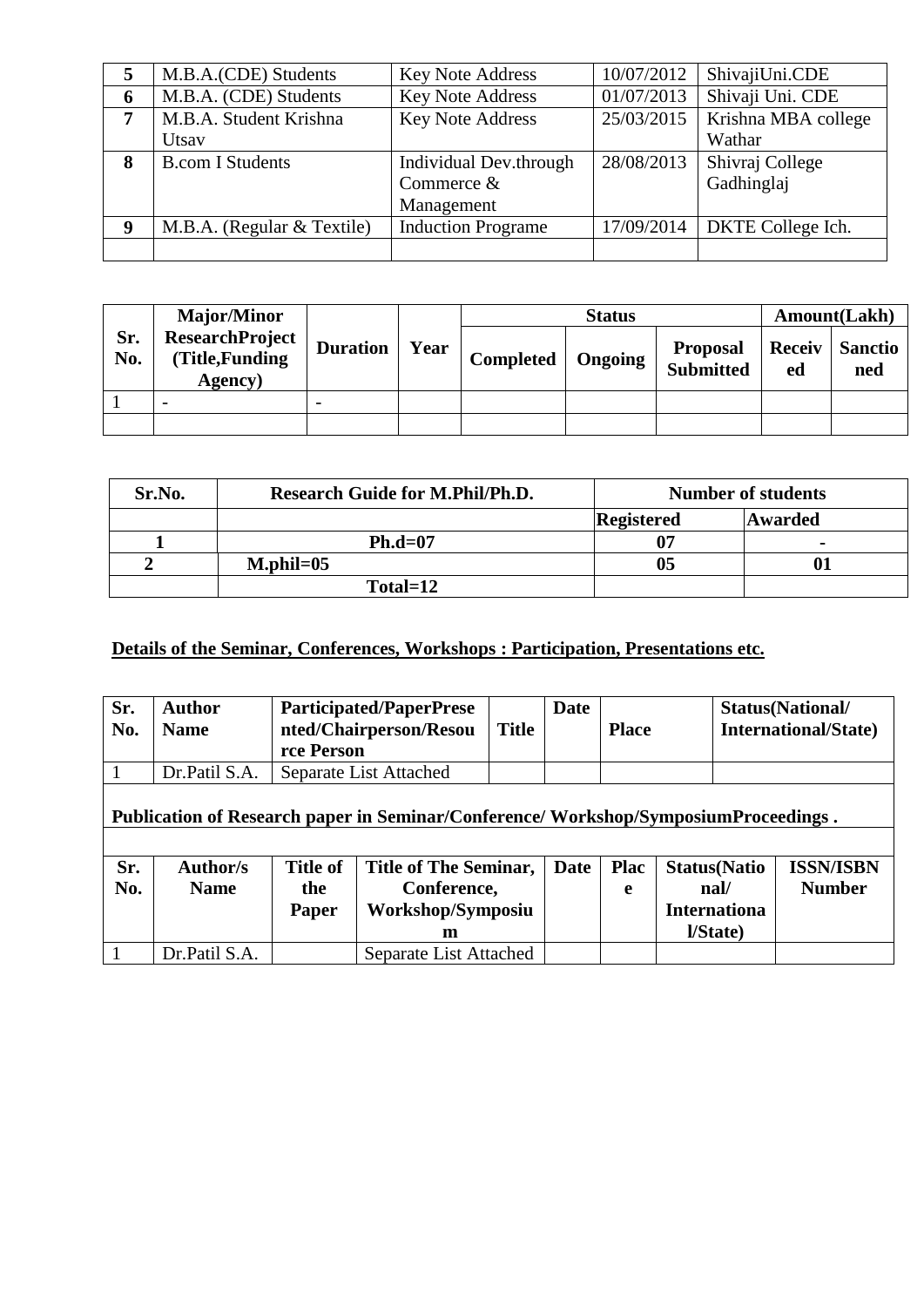## **F)Publications of Books:**

| Sr.            | <b>Subject</b>                                         | <b>Author/s</b>  | <b>Title</b>                                         | <b>Class</b>               | <b>Publisher</b>                   | Year    | <b>With ISBN</b>             |
|----------------|--------------------------------------------------------|------------------|------------------------------------------------------|----------------------------|------------------------------------|---------|------------------------------|
| N <sub>0</sub> |                                                        |                  |                                                      |                            |                                    |         |                              |
| 1.             | Modern<br>Management<br>Practices                      | Dr.Patil<br>S.A. | Contribution to<br>Modern<br>Management<br>Practices | <b>B.Com-III</b>           | CDE, SUK                           | 2011    | 978-81-8486-274-<br>4        |
| 2.             | Industrial<br>Mangement-                               | Dr.Patil<br>S.A. | <b>Work Environment</b>                              | <b>B.Com-III</b>           | CDE, SUK                           | 2011    | 978-81-8486-257-<br>7        |
| 3.             | Principles of<br><b>Business</b><br>management         | Dr.Patil<br>S.A. | Introduction to<br>management                        | <b>B.Com-I</b><br>Sem-I&II | CDE, SUK                           | 2013-14 | 978-81-8486-516-<br>5        |
| $\overline{4}$ | Management<br>Concepts<br>&Organisatio<br>nalBehaviour | Dr.Patil<br>S.A. | Contribution<br>towards<br>Management<br>Thought     | M.Com-I<br>$Sem-I$         | CDE, SUK                           | 2013-14 | 978-81-8486-659-<br>9        |
| 5              | Fundamental<br>of<br>Entrprenuersh<br>ip               | Dr.Patil<br>S.A. | <b>MSME</b>                                          | <b>B.Com-II</b><br>Sem III | <b>FADKE</b><br>Prakashan, k<br>op | 2014-15 | 978-93-84123-57-<br>4        |
| 6              | Fundamental<br>$\sigma$ f<br>Entrprenuersh<br>ip       | Dr.Patil<br>S.A. | <b>Stories of Successful</b><br>Entrepreneurs        | <b>B.Com-II</b><br>Sem IV  | PhadkePrak<br>ashan, kop           | 2014-15 | 978-93-84123-93-<br>2        |
| 7              | Research<br>Methodology                                | Dr.Patil<br>S.A. | Sampling                                             | M.Com-II<br>Sem .IV        | CDE, SUK                           | 2014-15 | 978-81-8486-623-<br>$\theta$ |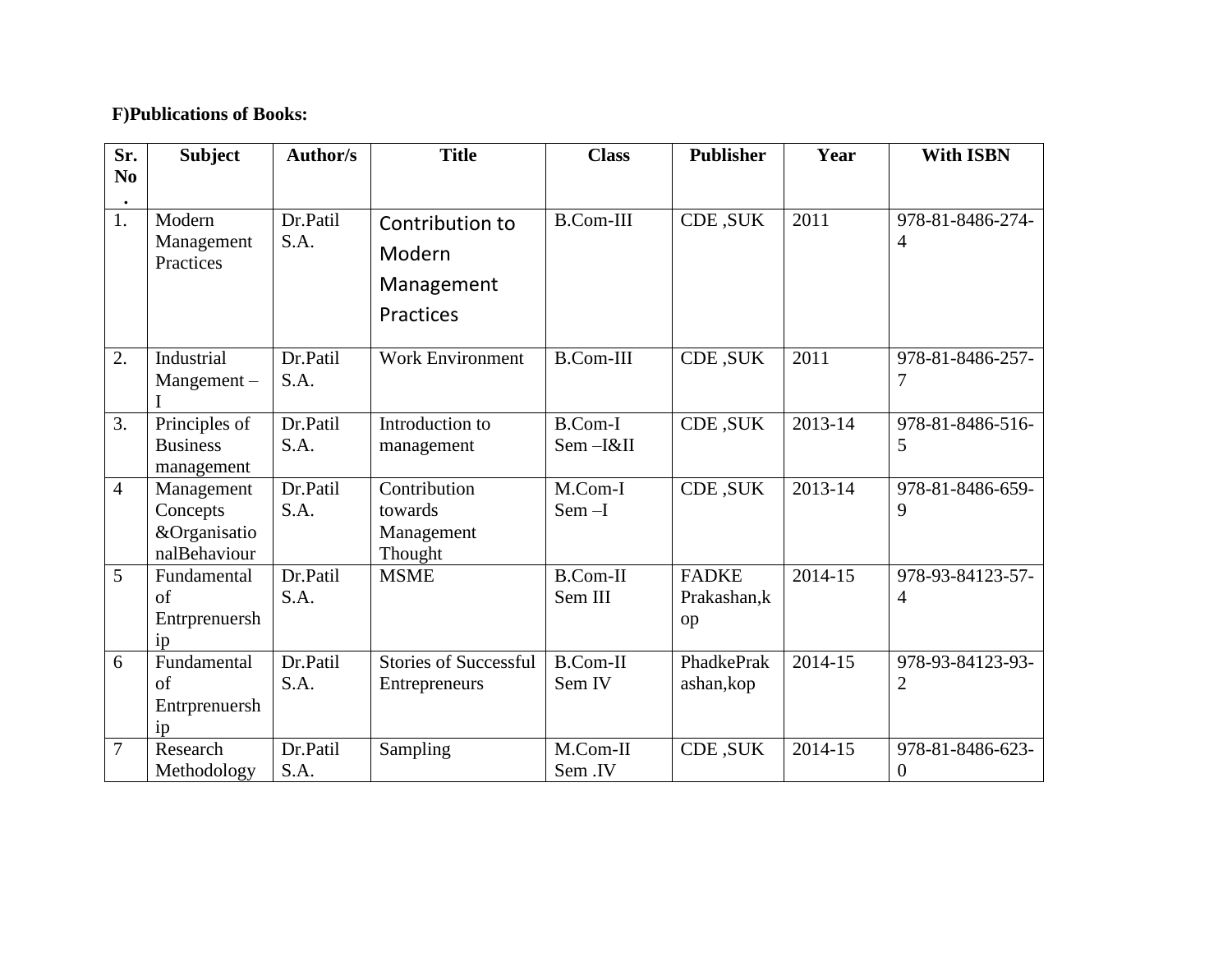| Sr.<br>No.     | <b>Title of The Paper</b>                                                                                                                           | <b>Author/s</b>                               | With<br><b>ISSN</b><br><b>Number</b> | Witho<br>$u$ t<br><b>ISSN</b> | <b>Impact</b><br><b>Factor</b> | Year             | <b>Peer reviewed</b> |
|----------------|-----------------------------------------------------------------------------------------------------------------------------------------------------|-----------------------------------------------|--------------------------------------|-------------------------------|--------------------------------|------------------|----------------------|
| $\mathbf{1}$   | <b>High Technology Banking:</b><br>Concerns and prospectus-A<br>Conpectual study with Special<br><b>Reference to Customers</b><br>Perspective       | Dr.Patil<br>$S.A.$ &<br>Prof. A.T.<br>Gaikwad | <b>ISSN:22</b><br>29-5429            |                               |                                | Dec-2011         | Peer reviewed        |
| $\overline{2}$ | Quality Assessment &<br><b>Enhancement</b> in Higher<br>Education "With Respect to<br>Governance & Leadership<br>Parameter of Quality<br>Assurance" | Dr.Patil<br>S.A. & Prof.<br>A.T.<br>Gaikwad   | <b>ISSN:22</b><br>51-1563            |                               |                                | Jan 2012         | Peer reviewed        |
| $\overline{3}$ | <b>Consumer Behavior regarding</b><br>women's decisions concerning<br>fashion in the emerging market                                                | Dr.Patil<br>$S.A. \&$<br>Pravin S.<br>Jadhav  | <b>ISSN:22</b><br>30-7850            |                               |                                | Feb 2012         | Peer reviewed        |
| $\overline{4}$ | <b>Key Factors of Successful</b><br><b>Retail Store Customer</b><br>Satisfaction & Loyalty                                                          | Dr.Patil<br>$S.A. \&$<br>Pravin S.<br>Jadhav  | <b>ISSN:22</b><br>$30-701X$          |                               |                                | <b>July 2012</b> | Peer reviewed        |
| 5              | A Study of Customer<br>Relationship Management with<br>reference to Private & Public<br><b>Sector Banks in Western</b><br>Maharashtra.              | Dr.Patil<br>S.A. & Dr.<br>Nitin Mali          | (reffHEM<br>CB.13.2<br>1)            |                               |                                | 2013             | Peer reviewed        |
| 6              | A Comparative study of Make<br>in India & Made in China<br>Campaigns as fastest growing                                                             | Dr.Patil<br>S.A. & Dr.<br>Nitin Mali          | <b>ISSN:22</b><br>49-7463            |                               | Impact<br>factor:<br>1.3409    | Feb 2015         | Peer reviewed        |

# **G]1. Paper and Articles publications in International Journals**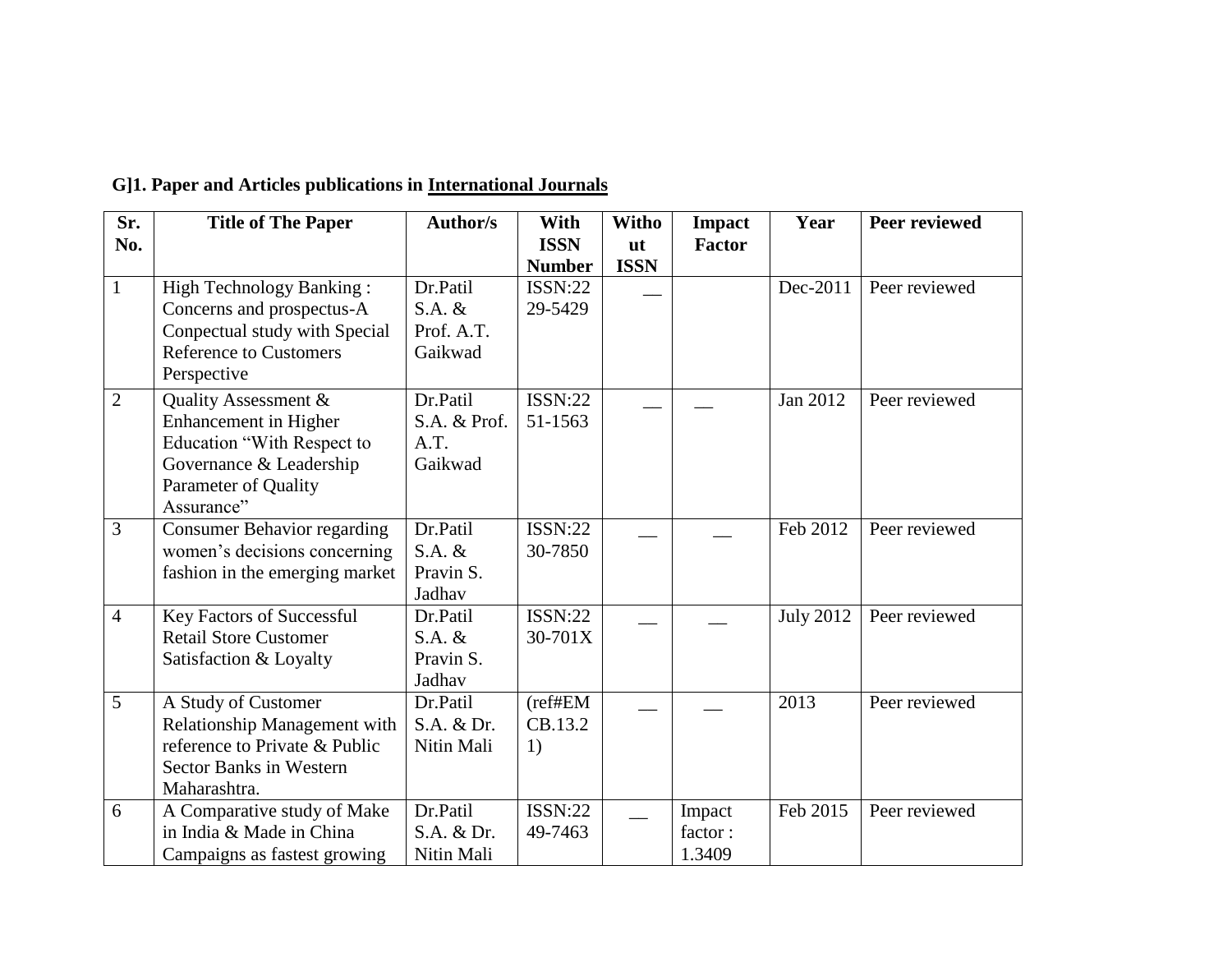| Emerging Economies in the<br>World                                      |                                      |                          |  |               |               |
|-------------------------------------------------------------------------|--------------------------------------|--------------------------|--|---------------|---------------|
| Impact of Make in India<br>Campaign as Emerging<br>Economy in the World | Dr.Patil<br>S.A. & Dr.<br>Nitin Mali | Under<br>Publicati<br>on |  | March<br>2015 | Peer reviewed |

**2. Paper and Articles publications in National Journals**

| Sr.No.         | <b>Title of The</b><br>Paper                                                                                     | <b>Author/s</b>                        | <b>With ISSN</b><br><b>Number</b>  | <b>Without ISSN</b> | <b>Impact</b><br><b>Factor</b> | Year             | Peer/Non-peer<br>revived/e-<br>Journal etc. |
|----------------|------------------------------------------------------------------------------------------------------------------|----------------------------------------|------------------------------------|---------------------|--------------------------------|------------------|---------------------------------------------|
| $\mathbf{1}$   | Measuring<br>employees<br>Satisfaction in<br>Small & Medium<br><b>Sized Spinning</b><br>mills.                   | Dr.Patil S.A.                          | ISSN:2249-<br>295X                 | $\overline{a}$      | $\overline{\phantom{a}}$       | Jan2012          | Peer Reviewed                               |
| $\overline{2}$ | Plus size<br>Clothing: An<br><b>Emerging Trend</b><br>In India.                                                  | Dr.Patil<br>S.A.d.<br>Pravin<br>Jadhav | <b>ISSN 0974-</b><br>6706          |                     |                                | July-Dec<br>2012 | Refereed                                    |
| 3              | Retail Sector In<br>India-Recent<br>Trends &<br>Opportunities.                                                   | Dr.PatilSA.                            | ISBN-978-<br>93-5104-<br>$962 - 3$ |                     |                                | Jan 2013         | Proceeding                                  |
| $\overline{4}$ | Management<br>Commerce<br>&Education in<br>India $-$<br>Expectations &<br>Reality                                | Dr.Patil S.A.                          | Under<br>Publication               |                     |                                | Sept 2013        | Proceeding                                  |
| 5              | A Study on<br>customer Service<br>&Preference.wr<br>to Private Sector<br><b>Banks in Western</b><br>Maharashtra. | Dr.Patil S.A.<br>$&$ Nitin<br>C.Mali   | ISSN:0974-<br>6706                 |                     |                                | July-Dec<br>2013 | Refereed                                    |
| 6              | Impact                                                                                                           | Dr.Patil S.A.                          | <b>ISBN No</b>                     |                     |                                | Feb 2014         | Proceedings                                 |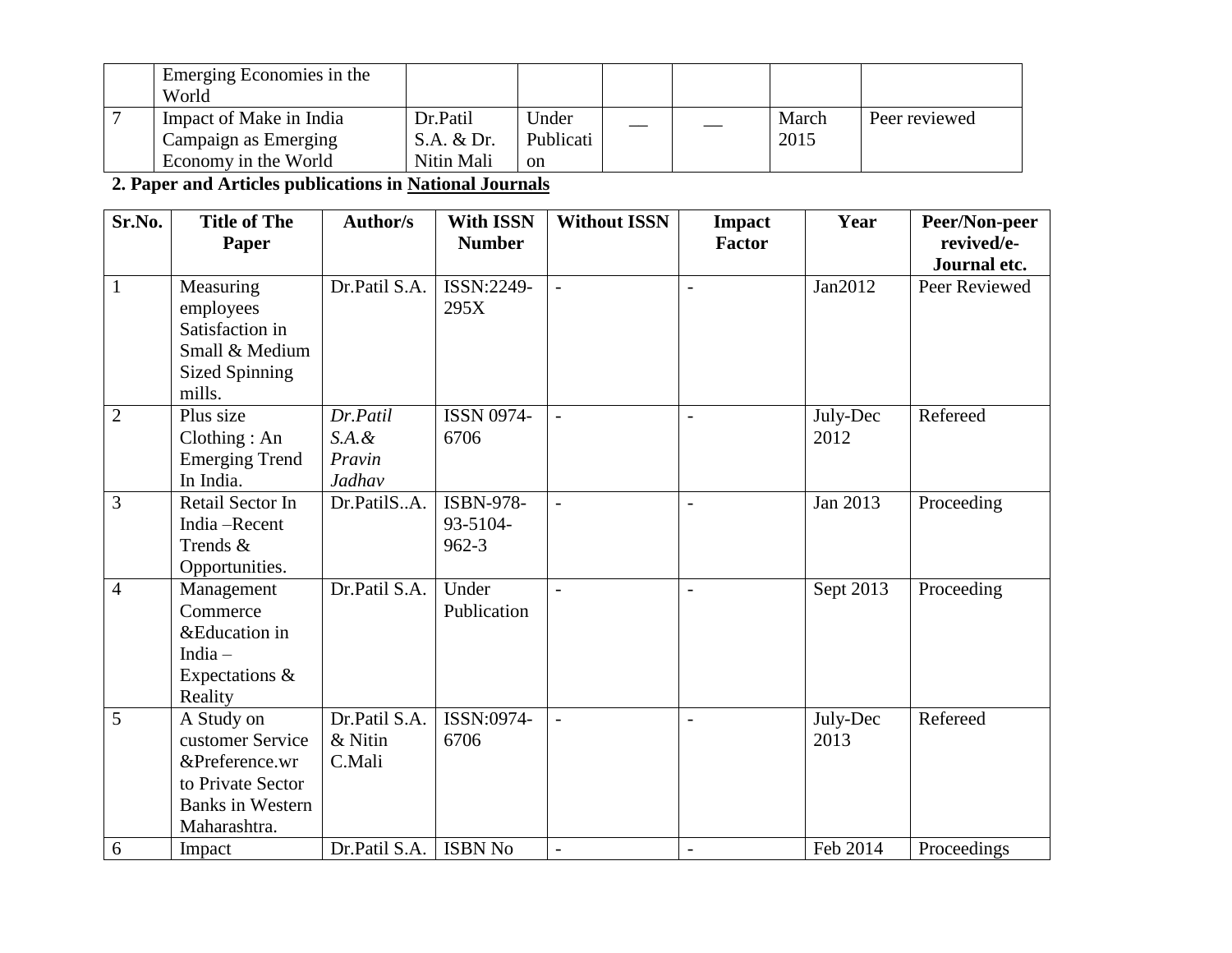| & Challenges     |              | $: 978 - 81 -$ |                          |           |             |
|------------------|--------------|----------------|--------------------------|-----------|-------------|
| Faced by Retail  |              | 927230-0-6     |                          |           |             |
| Industry due to  |              |                |                          |           |             |
| establishment of |              |                |                          |           |             |
| mall             |              |                |                          |           |             |
| Role of Govt.    | Dr.Patil S.A | <b>ISBN</b>    | $\overline{\phantom{0}}$ | Feb-March | Proceedings |
| scheme in        | $&$ Mrs.     | No.978-81-     |                          | 2015      |             |
| promoting        | Dipali       | 906732-6-6     |                          |           |             |
| Women            | M.Gala       |                |                          |           |             |
| Entrepreneur in  |              |                |                          |           |             |
| Sangli district  |              |                |                          |           |             |
| with special     |              |                |                          |           |             |
| reference to     |              |                |                          |           |             |
| PMEGP scheme.    |              |                |                          |           |             |

## **3. Paper and Articles publications in Other Journals**

| Sr.No. | <b>Title of The Paper</b> | Author/s | With ISSN<br><b>Number</b> | Without<br><b>ISSN</b> | <b>Impact Factor</b> | Year                     | <b>Peer/Non-peer</b><br>revived/e-<br>Journal etc. |
|--------|---------------------------|----------|----------------------------|------------------------|----------------------|--------------------------|----------------------------------------------------|
|        | NIL                       |          |                            |                        |                      |                          |                                                    |
|        | <b>NIL</b>                |          | $\overline{\phantom{0}}$   |                        |                      | $\overline{\phantom{0}}$ |                                                    |
|        | <b>NIL</b>                |          |                            |                        |                      |                          |                                                    |

**-**

## **4. Workshop/Conference/ Seminar Organized**: Yes Workshop Organized

1) BCA II Revised syllabus 7<sup>th</sup> Aug 2014

2)B.Com II Revised syllabus of the Subject - Fundamentals of Entrepreneur  $12<sup>th</sup>$  Aug 2014

5.Acted as a Coordinator/Convener/member of working committee:

i)Co-coordinator of university level workshop BCA II & B.Com II

ii) Member of Working Committee-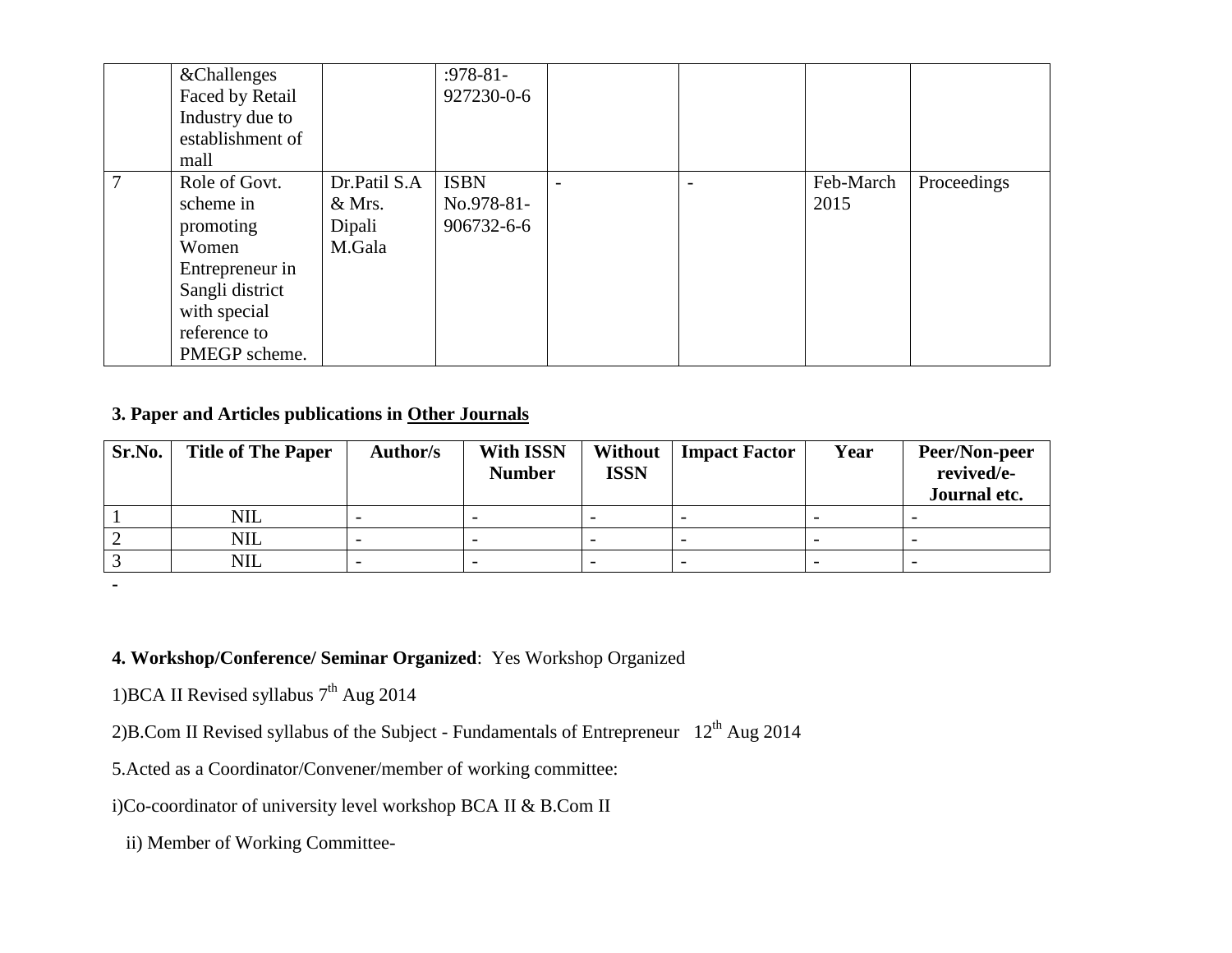### **A) Shivaji University**

#### **I) Chairman- 2010-2011 to 2014-2015**

–B.O.S.in Business Management = B.Com.,B.B.A.,B.C.A.,M.Com.,M.B.A.,& M.C.A. (All Mgt. Subjects),CDE All Mgt. Distance Courses as B.Com,M.Com,M.B.A , & Hospital Mgt. Course etc.

#### **II)Member –2010-2011 to 2014-2015:**

- 1) Revision of Rules & Regulation second year of B.B.A. & B.C.A. Examination.
- 2) Syllabus Sub Committee for YCSRD M.B.A. –II (Rural Administration ).
- 3) Syllabus Restructure & Framing Rules &Regulation M.B.A.(Rural) & M.C.A. (Rural).
- 4) Revision of Syllabus Rules & Regulation of M.B.A.(General).
- 5) Revision of syllabus M.B.A.-II (I.T.) & B.C.A.-Sem IV.
- 6) Revised Syllabus (CBCS) Committee 2013-2014.
- 7) Framing Syllabus for the Subject Research Methodology for M.Phil.& Ph.D.Entrance Examination
- 8) Framing Syllabus at M.Com.Credit System & Regular M.Com.
- 9) M.Com.II Research Methodology & Project Work p-IV.
- 10) M.A.,M.Com.,&M.sc.(Maths) Assignment 80+20 Pattern Committee for CDE .
- 11) SIM Writing Review Committee for B.Com.I.
- 12) SIM committee for M.Com-I & II.
- 13) Committee Ph.D&M.Phil On line entrance examination.
- 14) Committee to prepare syllabus as per semester for M.com and new course at B.com-III I.T(Entire).
- 15) Faculty of Commerce and Management S.U.Kolhapur.
- 16) Faculty of YCSRD,S.U.Kolhapur.
- 17) Academic Council,S.U.Kolhapur.
- 18) 32(5) G Committee.(Preparation of Examiner Panels)
- 19) Grievance Scrutiny Committee, Grievance Committee.
- 20) LIC Committee.
- 21) New Syllabus Workshop Fund Distribution Committee.
- 22) R.R.C. & D.S.C.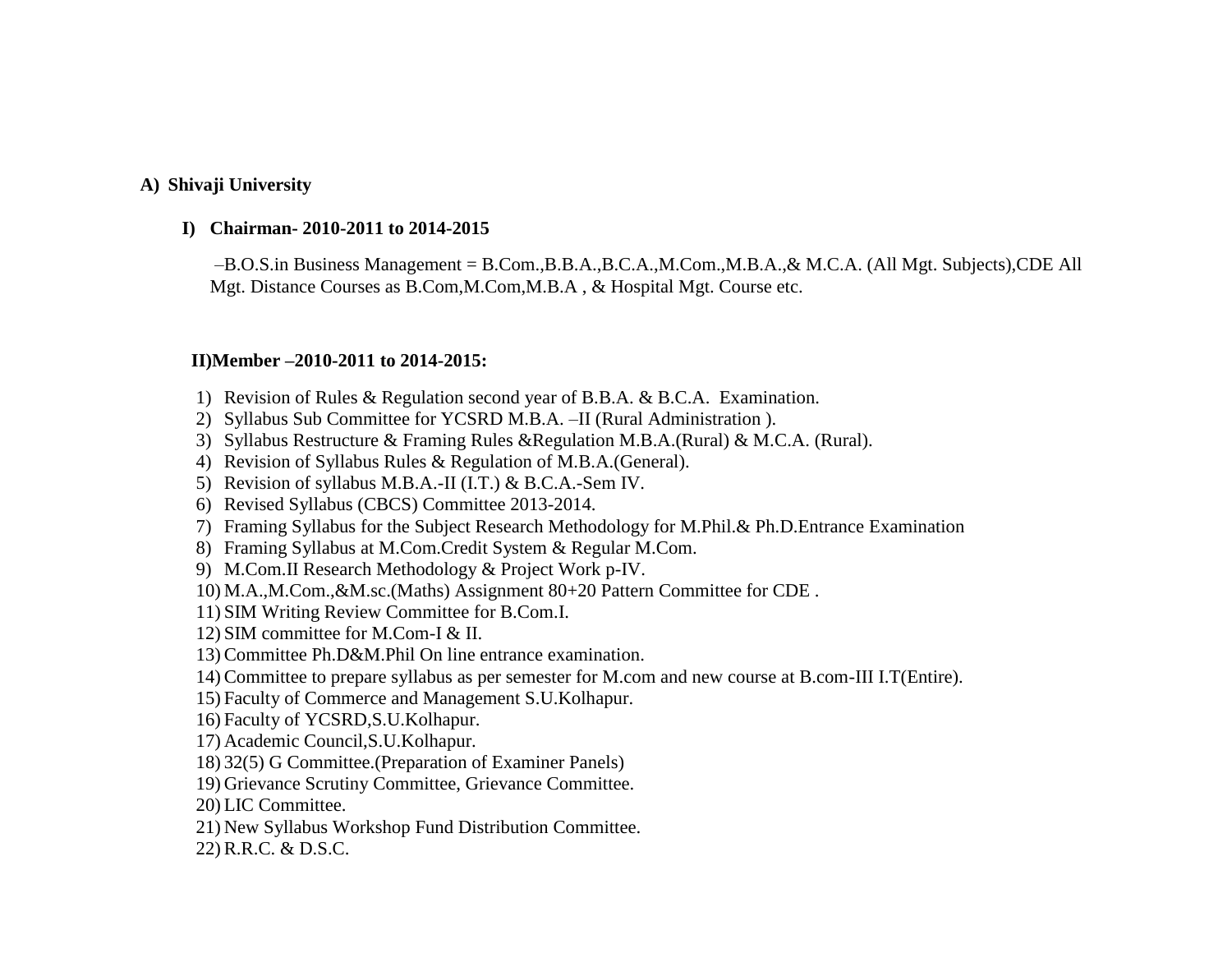23) PGBUTR 24) Fee Structure Committee. 25) Redressal Committee. 26) College/Division/Subject New Proposal Committee.

### **B) College level -2010-2011 to 2014-2015**

#### **Chairman.-**

1) Collage Annual Gathering Fishpond Committee

2) Student Counseling Committee.

### **Member-**

1)Research promotion & Monitoring Committee.

2)Student Council Formation Committee.

3) Discipline Committee.

4)Internal Quality Assurance Committee(IQAC)

5) Collage Administration & Academic Inspection Committee.

#### 6. Member of Professional Organization :-SUTA ,SUCOMATA,

- 7. Contribution in Social Work/Extension activity.
- 8. Life Membership of Research Society/Journals.

## **9. AcademicAwards :-**

| - -<br>Nam<br>ward<br>the<br>пс | r<br>tatı<br>าา<br>n<br>ю | $0$ opn $C^T$<br>$\sim$ | ∨ ∩∩≁<br>ca<br>77 I |
|---------------------------------|---------------------------|-------------------------|---------------------|
| -------                         | -------                   | ------                  | -------             |
|                                 |                           |                         |                     |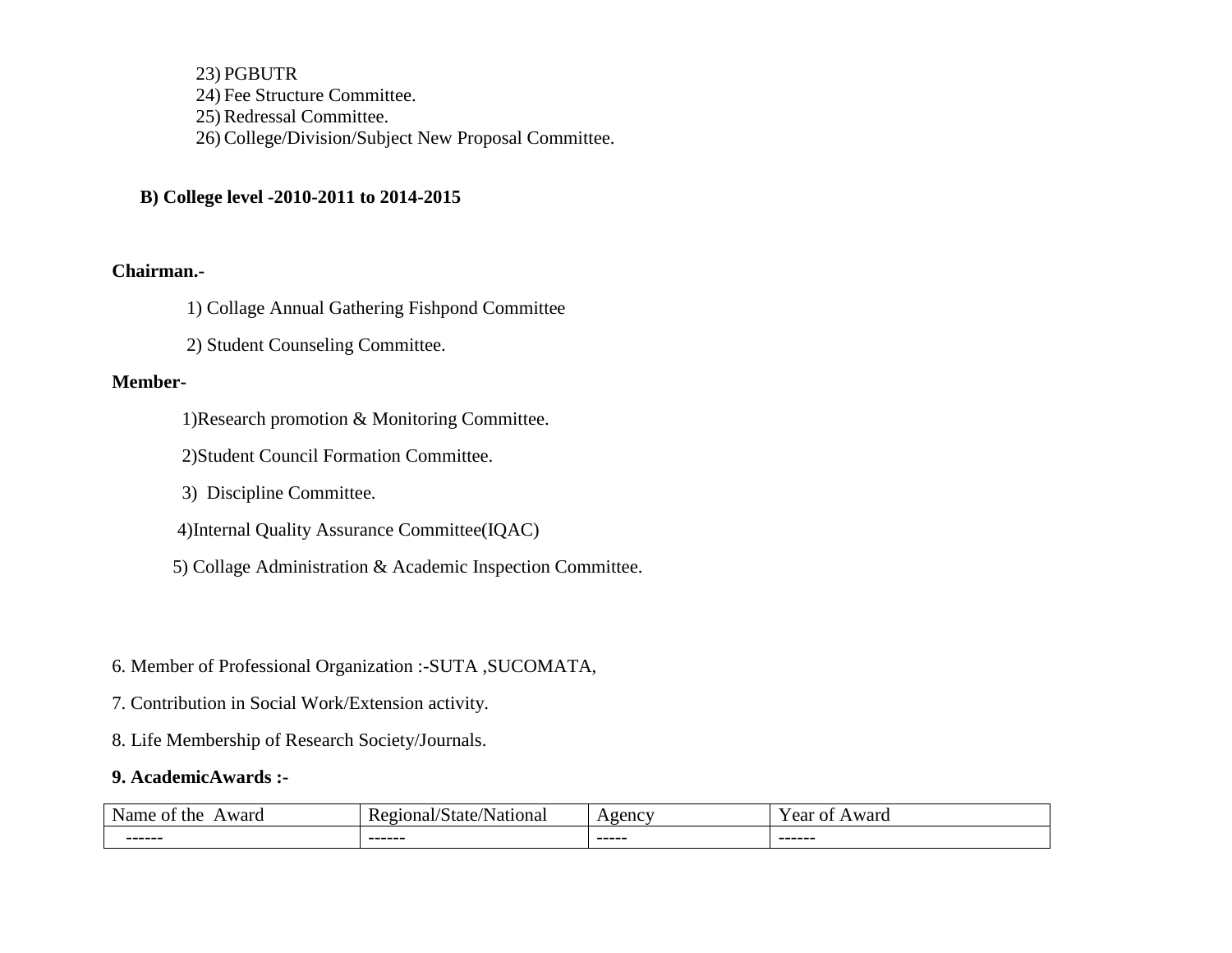## **10. Interviews on Media.**

| $\ddotsc$<br><b>NT</b><br>$\sim$<br>$\overline{\phantom{a}}$<br>edia<br>18.ZD<br>auu<br>ъ. | $\mathbf{m}$<br>$\bigcap$<br>-----<br>1tle<br><br>lC W | ear     |
|--------------------------------------------------------------------------------------------|--------------------------------------------------------|---------|
| --------                                                                                   | -------                                                | ------- |
|                                                                                            |                                                        |         |

## **11. Books Edited /Chapter/s -Edited in Books.**

| Name of Book               | Editor | ISBN/ISSN NO.     | Publisher      | Year of Publication. |
|----------------------------|--------|-------------------|----------------|----------------------|
| B.Com I-Principles of      | Editor | 978-81-8486-516-5 | <b>CDE SUK</b> | 2013-14              |
| <b>Business Management</b> |        |                   |                |                      |
| <b>Management Concepts</b> | Editor | 978-81-8486-659-9 | CDE, SUK       | 2013-14              |
| &Organizational            |        |                   |                |                      |
| behavior M.Com-I           |        |                   |                |                      |
| $Sem-I$                    |        |                   |                |                      |

## **Details of the Seminar, Conferences, Workshops : Participation, Presentations etc.**

## **Participation in Seminar,Conferences,Workshops**

| Sr.No | Date                      | <b>Level</b> | <b>Place</b>                                    | <b>Theme</b>                               |
|-------|---------------------------|--------------|-------------------------------------------------|--------------------------------------------|
|       | $27th$ FEB 2011           | Regional     | Shivaji University Teachers                     | One Day Seminar on "Social                 |
|       |                           |              | Association(shahu SmarakBhavan, Dasara          | Responsibility of College Teachers"        |
|       |                           |              | Chowk, Kolhapur)                                |                                            |
|       | $2 \mid 23^{rd}$ Jan 2012 | Regional     | D.K.A.S.C.College Ichalkaranji                  | One Day Seminar on "Duties, Rights         |
|       |                           |              |                                                 | $\&$ Responsibilities of the Senior        |
|       |                           |              |                                                 | College Teachers"                          |
| 3     | $19^{th}$ Dec 2012        | <b>State</b> | <b>Business Express Shri Foundation, Rotary</b> | 6 <sup>th</sup> Mahila Udyojak State Level |
|       |                           |              | Club of Ichalkaranji , Central Inervill Club    | Conference.                                |
|       |                           |              | of Ichalkaranji (Shrimant Narayanrao            |                                            |
|       |                           |              | Ghorpade Natyagriha, Ichalkaranji.              |                                            |
|       | $16^{th}\&17^{th}$ Feb    | <b>State</b> | Shikshanmaharshi<br>Salunkhe<br>Bapuji          | Tow Day State level Seminar on "           |
|       | 2015                      |              | Mahavidyalya, Karad                             | Management in21st century:A Road           |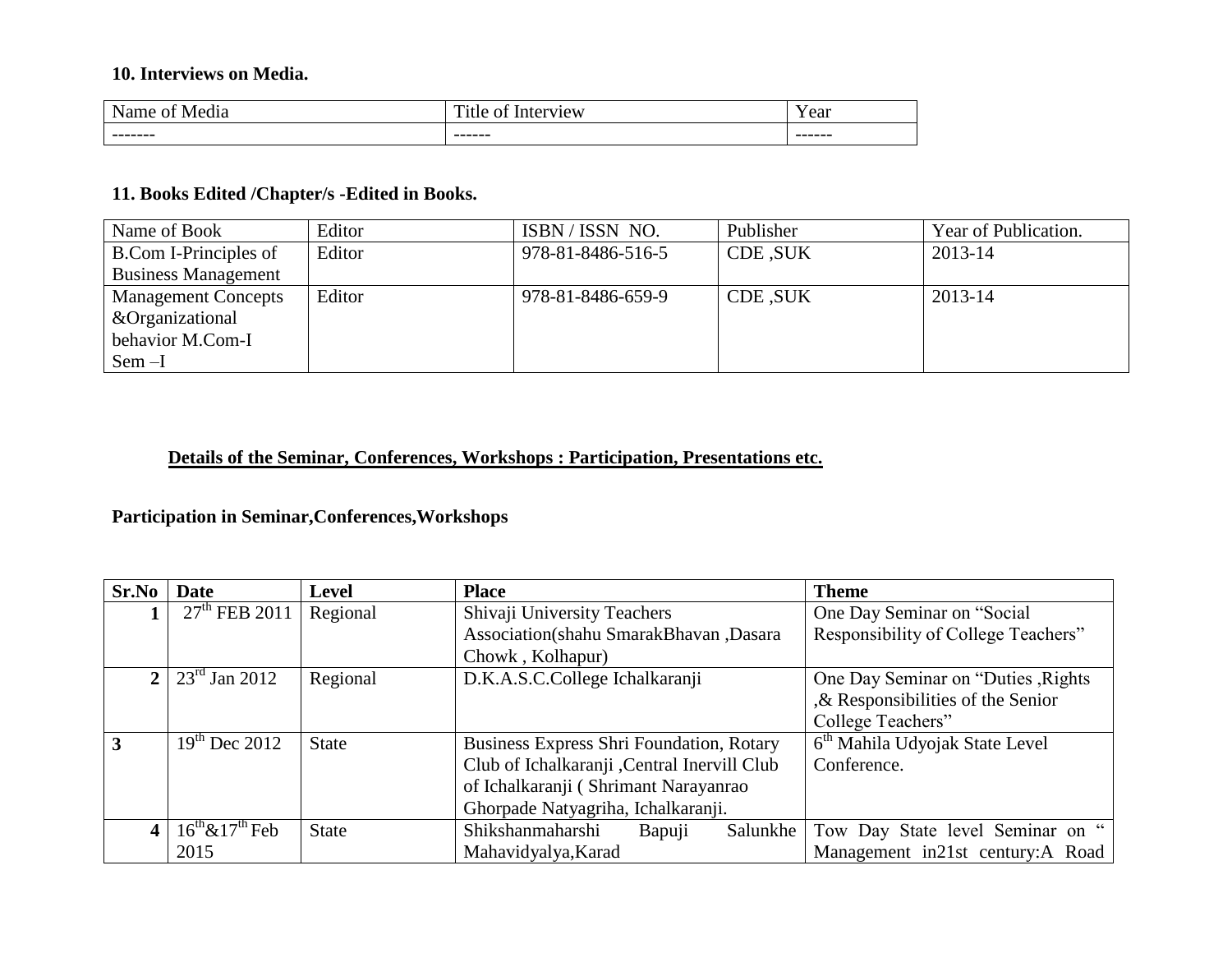|                 |                                          |               |                                         | Map" Participated and worked as a                   |  |
|-----------------|------------------------------------------|---------------|-----------------------------------------|-----------------------------------------------------|--|
|                 |                                          |               |                                         | Chairperson                                         |  |
| 5               | $2nd$ Sept 2012                          | National      | Shivaji University Teachers Association | One day National seminar on "Quality                |  |
|                 |                                          |               | Kolhapur (Dr V.T.Patil Smrutibhavan     | of Higher Education and Kakodkar                    |  |
|                 |                                          |               | Kamala College Campus, Kolhapur)        | Report".                                            |  |
| 6               | $11^{th}$ & $12^{th}$ Jan                | National      | Sadashiv Rao Mandilk Mahavidyalaya      | UGC Sponsored Two-Day National                      |  |
|                 | ,2013                                    |               | ,Murgud ,Tal:-Kagal ,Dist:-Kolhapur     | Seminar on "emerging areas of                       |  |
|                 |                                          |               |                                         | Research in Commerce &                              |  |
|                 |                                          |               |                                         | Management".                                        |  |
| $\overline{7}$  | $23^{\text{rd}}$ & $24^{\text{th}}$ Sept | National      | Smt. Akkatai Ramgonda Patil Kanya       | <b>UGC Sponsored Two-Day National</b>               |  |
|                 | 2013                                     |               | Mahavidyalaya, Ichalkaranji.            | Seminar on "Challenges of Co-                       |  |
|                 |                                          |               |                                         | Operative Movement in India                         |  |
|                 |                                          |               |                                         | "Participated as chairperson.                       |  |
| 8               | $6th$ Oct 2013                           | National      | Shivaji University Teachers Association | One Day National Seminar on                         |  |
|                 |                                          |               | Kolhapur (Dr.Bapuji Salunkhe Smruti     | "Private Universities and Quality of                |  |
|                 |                                          |               | Sabhagruh, Kolhapur)                    | Higher Education"                                   |  |
| 9               | 23rd $&24$ <sup>th</sup>                 | National      | D.K.A.S.C.College, Ichalkaranji         | UGC Sponsored Two-Day National                      |  |
|                 | 2015                                     |               |                                         | Conference on "Contribution of Netaji               |  |
|                 |                                          |               |                                         | Subhashchandra Bose in the Indian                   |  |
|                 |                                          |               |                                         | Freedom Struggle"                                   |  |
| 10 <sup>°</sup> | $2nd \& 3rd$ Mar                         | International | Department of Commerce and Management   | First International<br>Conference<br>of             |  |
|                 | 2015                                     |               | ,Shivaji University ,Kolhapur           | Commerce<br>and<br>Management                       |  |
|                 |                                          |               |                                         | (ICCM)on "Demographic Dividend &                    |  |
|                 |                                          |               |                                         | Industrial Development with Inclusive               |  |
|                 |                                          |               |                                         | Approach<br>Road<br>Ahead"<br>: $A$                 |  |
|                 |                                          |               |                                         | Participated<br>and<br>worked<br>as<br><sub>a</sub> |  |
|                 |                                          |               |                                         | Chairperson.                                        |  |
| 11              | $4th$ Aug 2011                           | Regional      | Shivaji University , Kolhapur           | Participant                                         |  |
| 12              | $11th$ Dec2011                           | Regional      | D.R.K.College of CommerceKolhapur       | Participant                                         |  |
| 13              | $8th$ Jan 2012                           | Regional      | Shivaji University Teachers Association | Participant                                         |  |
|                 |                                          |               | (D.R.K.College of CommerceKolhapur)     |                                                     |  |
| 14              | $18th$ Jan 2012                          | Regional      | D.K.A.S.C.College Ichalkaranji          | Participant                                         |  |
| 15 <sup>7</sup> | $16^{\text{th}}$ Feb 2012                | Regional      | ,Shivaji University Commerce and        | Participant                                         |  |
|                 |                                          |               | <b>Management Teachers Association</b>  |                                                     |  |
|                 |                                          |               | ,Kolhapur                               |                                                     |  |
| 16 <sup>1</sup> | $1st$ Aug 2012                           | Regional      | Shikshan Maharishi Bapuji Salunkhe      | As a Resource Person                                |  |
|                 |                                          |               | College, Karad                          |                                                     |  |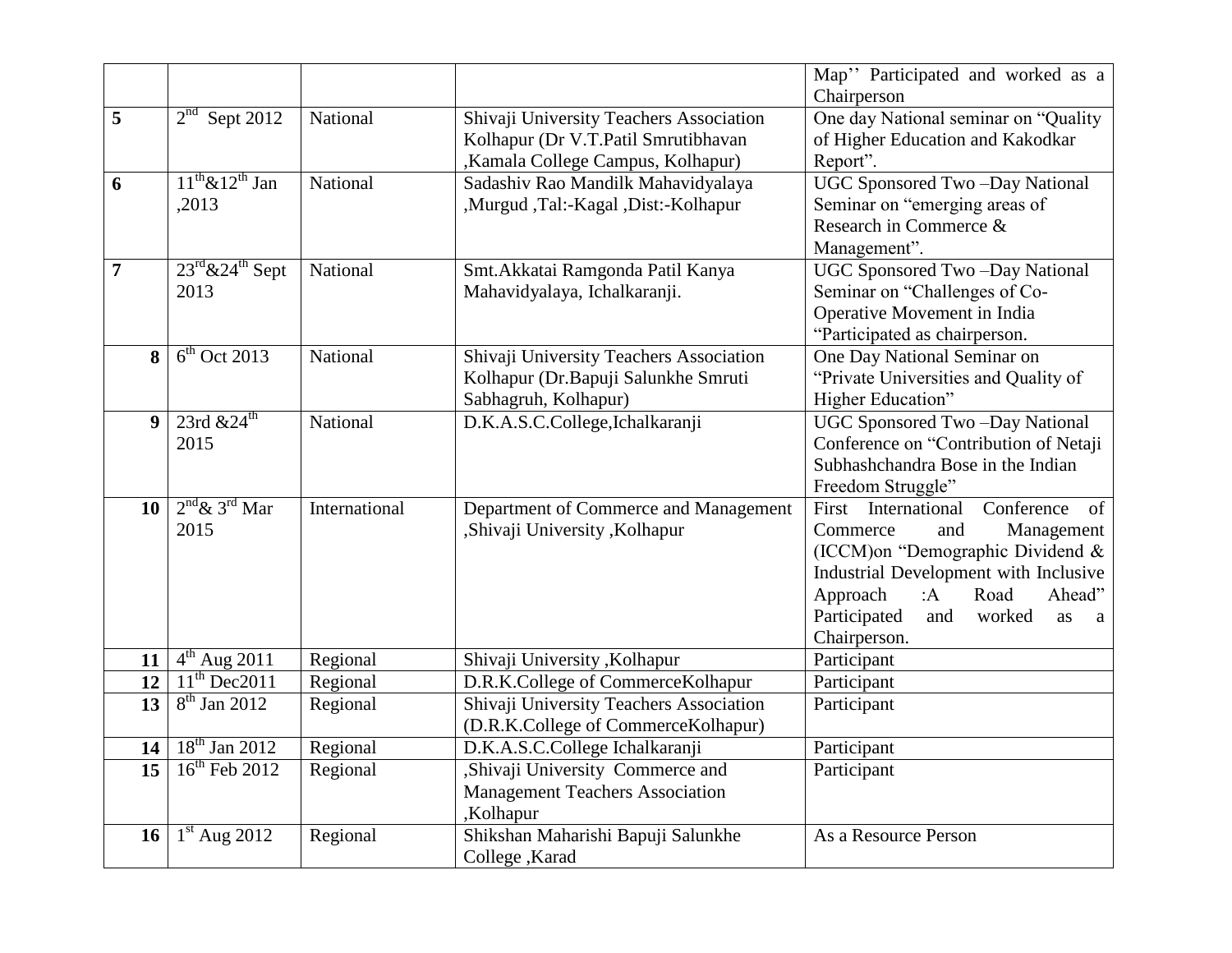|                 | 17   $14^{th}$ Aug 2012      | Regional | Vasantraodada Patil Institute of                            | As a Resource Person                |  |
|-----------------|------------------------------|----------|-------------------------------------------------------------|-------------------------------------|--|
|                 |                              |          | Management Studies & Research , Sangli                      |                                     |  |
| 18 <sup>1</sup> | $6th$ Oct 2012               | Regional | Shivaji University, Kolhapur                                | As A Chairperson                    |  |
| 19 <sup>°</sup> | $30th$ Oct 2012              | Regional | Shivaji University , Kolhapur                               | <b>Orientation Programme</b>        |  |
| 20              | $22nd$ Jan 2013              | Regional | D.K.A.S.C.College Ichalkaranji                              | Participant                         |  |
| 21              | $20th$ Feb 2013              | Regional | Karma veer Hire A.S.C.&Edu. College                         | Participant                         |  |
|                 |                              |          | Gargoti                                                     |                                     |  |
| 22              | 14thJuly 2013                | Regional | "Shivaji University Commerce and                            | Participant                         |  |
|                 |                              |          | <b>Management Teachers Association</b>                      |                                     |  |
|                 |                              |          | ,Kolhapur                                                   |                                     |  |
| 23              | $6th$ Aug 2013               | Regional | R,B,Madhkholkar Mahavidyalaya                               | As a Resource Person                |  |
|                 |                              |          | Chandgad                                                    |                                     |  |
| 24              | $7th$ Aug2013                | Regional | D.K.A.S.C.College Ichalkaranji                              | Participant                         |  |
| 25              | $16th$ Aug 2013              | Regional | Shri Shivaji Chhatrapati                                    | As a Resource Person                |  |
|                 |                              |          | Mahavidyalaya, Kolhapur                                     |                                     |  |
| 26              | $29th$ Aug 2013              | Regional | Shivaji University Distance Education                       | Participant                         |  |
|                 |                              |          | Center , Kolhapur                                           |                                     |  |
| 27              | $31st$ Aug 2013              | Regional | K.B.P.Institute of Management Studies and                   | As a Resource Person                |  |
|                 |                              |          | Research , Satara                                           |                                     |  |
| 28              | $11^{th}$ Jan2014            | Regional | D.K.A.S.C.College Ichalkaranji                              | Participant                         |  |
| 29              | $22nd$ July 2014             | Regional | Shivaji University , Kolhapur<br>Participant                |                                     |  |
| 30 <sup>°</sup> | $6th$ Aug 2014               | Regional | Shivaji University , Kolhapur                               | Participant                         |  |
| 31              | $7th$ Aug 2014               | Regional | D.K.A.S.C.College Ichalkaranji                              | As an Organizing Committee Member   |  |
| 32              | $7th$ Aug 2014               | Regional | D.K.A.S.C.College Ichalkaranji                              | Participant                         |  |
| 33              | $\overline{11^{th}$ Aug 2014 | Regional | Vasantraodada Patil Institute of                            | OrientationTraining Programme, As a |  |
|                 |                              |          | Management Studies & Research , Sangli                      | <b>Resource Person</b>              |  |
| 34              | $12^{th}$ Aug 2014           | Regional | D.K.A.S.C.College Ichalkaranji                              | Participant                         |  |
|                 | $12^{th}$ Aug 2014           | Regional | DK.A.S.C.College Ichalkaranji                               | As an Organizing Committee Member   |  |
| 35              |                              |          |                                                             |                                     |  |
|                 | $13th$ Aug 2014              | Regional | Shiva raj College of Arts, Commerce<br>As a Resource Person |                                     |  |
| 36              |                              |          | &D.S.Kadam Science College ,Gadhinglaj                      |                                     |  |
| 37              | $21st$ Aug 2014              | Regional | Shivaji University Distance Education                       | As a Resource Person                |  |
|                 |                              |          | Center , Kolhapur                                           |                                     |  |
| 38              | $27th$ Aug 2014              | Regional | Department of Commerce and Management                       | Participant                         |  |
|                 |                              |          | ,Shivaji University ,Kolhapur                               |                                     |  |
|                 | $15th$ Dec 2014              | Regional | Vasantraodada Patil Institute of                            | As a Resource Person                |  |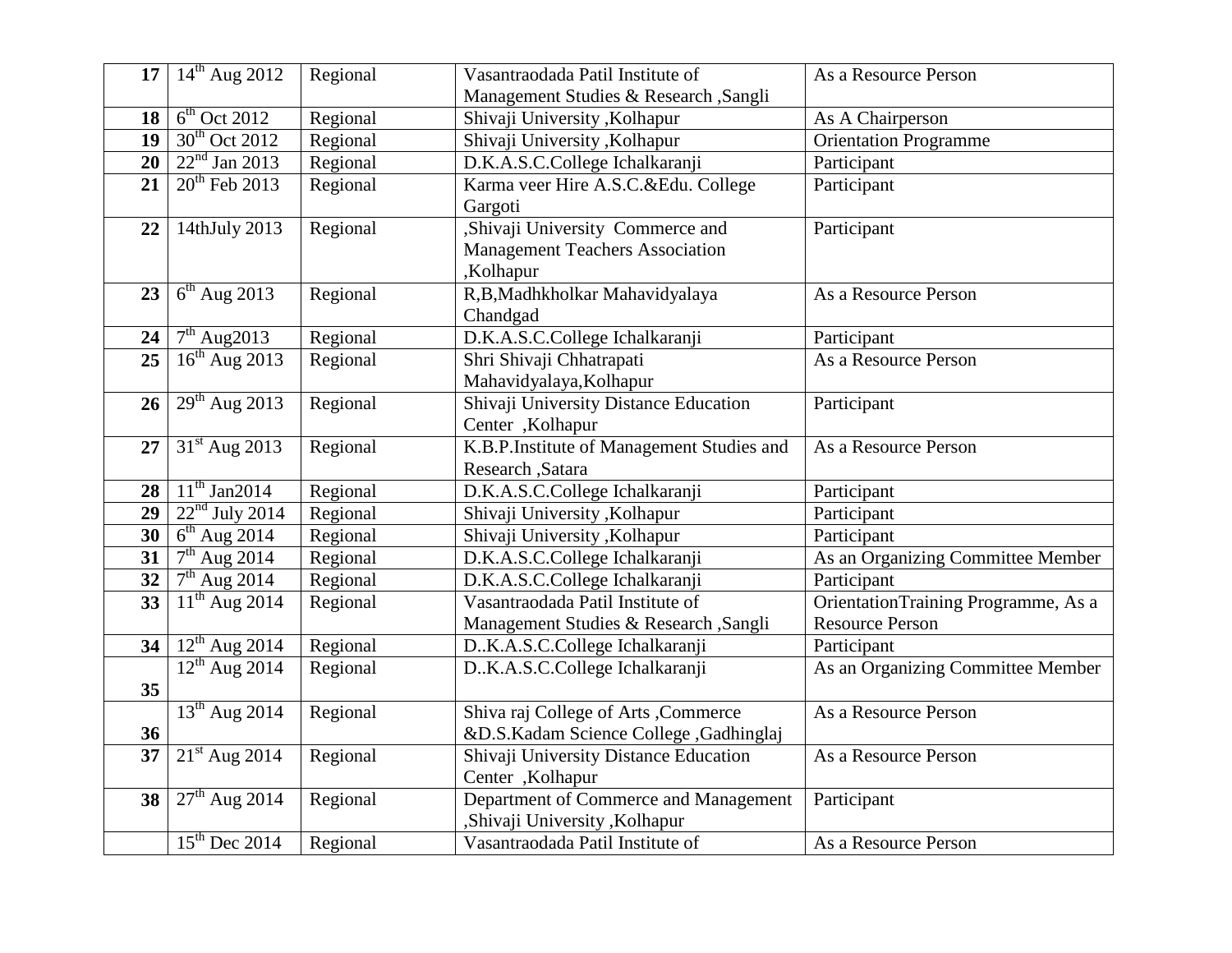| 39 <sup>°</sup> |                               |          | Management Studies & Research, Sangli |                      |
|-----------------|-------------------------------|----------|---------------------------------------|----------------------|
|                 | 40 30 <sup>th</sup> Dec 2014  | Regional | Shivaji University Distance Education | Participant          |
|                 |                               |          | Center, Kolhapur                      |                      |
|                 | 41   $10^{th}$ Mar 2015       | Regional | Department of Commerce and Management | As a Resource Person |
|                 |                               |          | ,Shivaji University ,Kolhapur         |                      |
|                 | 42 $16^{th}$ & $17^{th}$ Sept | National | Department of Commerce and Management | As aChair Person     |
|                 | 2013                          |          | ,Shivaji University ,Kolhapur         |                      |

## **Presentation Of Research Papers inSeminar,Conferences, Workshops:-**

| Sr.No                   | <b>Types</b> | <b>Level</b>  | <b>Place</b>                         | <b>Date</b>                   | <b>Title of Research Papers</b>    |
|-------------------------|--------------|---------------|--------------------------------------|-------------------------------|------------------------------------|
| $\mathbf{1}$            | Research     | International | Sinhgad Institute of                 | Vol.II, Issues II, Dec        | <b>High Technology Banking:</b>    |
|                         | Journal      |               | Management & Computer                | 2011                          | Concerns & Prospects - A           |
|                         |              |               | Application Pune 411041              |                               | Conceptual Study with              |
|                         |              |               |                                      |                               | Special Reference to               |
|                         |              |               |                                      |                               | <b>Customer Perspective.</b>       |
| $\overline{2}$          | Research     | International | The International Journal's          | Vol.II, Issues, Jan2012       | Quality Assessment &               |
|                         | Journal      |               | Research Journal of Science &        | Nomumber:3                    | Enhancement in Higher              |
|                         |              |               | IT Management TIJRP,51               | WWW.theinternationali         | Education "With Respect to         |
|                         |              |               | Goldhill plaza , Singapore           | ournal, orj                   | Governance & Leadership            |
|                         |              |               |                                      |                               | Parameter of Quality               |
|                         |              |               |                                      |                               | Assurance"                         |
| $\overline{3}$          | Research     | National      | <b>Vivek Research Journal</b>        | Vol.I No 2,, Jan 2012 (A      | Measuring employees                |
|                         | Journal      |               | Vivkanand, Vivekanand                | <b>Biannaul Peer Reviewed</b> | Satisfaction in Small &            |
|                         |              |               | College Kolhapur                     | Journal                       | Medium Sized Spinning mills.       |
| $\overline{\mathbf{4}}$ | Internationa | International | Associated Indexed by                | Feb 2012                      | <b>Consumer Behavior regarding</b> |
|                         | 1 Journal    |               | EBSCO, U.S.A. International          |                               | women's decisions                  |
|                         |              |               | <b>Recognition Research Journals</b> |                               | concerning fashion in the          |
|                         |              |               | <b>Indian Streams Research</b>       |                               | emerging market                    |
|                         |              |               | Journal                              |                               |                                    |
| 5                       | Research     | International | JM.Accadamy of IT                    | Vol.I., Issues                | Key Factors of Successful          |
|                         | Journal      |               | &Management, Madurai                 | $III$ , July 2012             | <b>Retail Store Customer</b>       |
|                         |              |               | Tamilnadu                            |                               | Satisfaction & Loyalty             |
| 6                       | Research     | National      | ETHOS, K.B.P. Institute of           | Vol.5NO.2., July-Dec          | Plus size Clothing: An             |
|                         | Journal      |               | <b>Management Studies</b>            | 2012(A Biannaul               | Emerging Trend In India.           |
|                         |              |               | &Research ,Satara                    | <b>Management Science</b>     |                                    |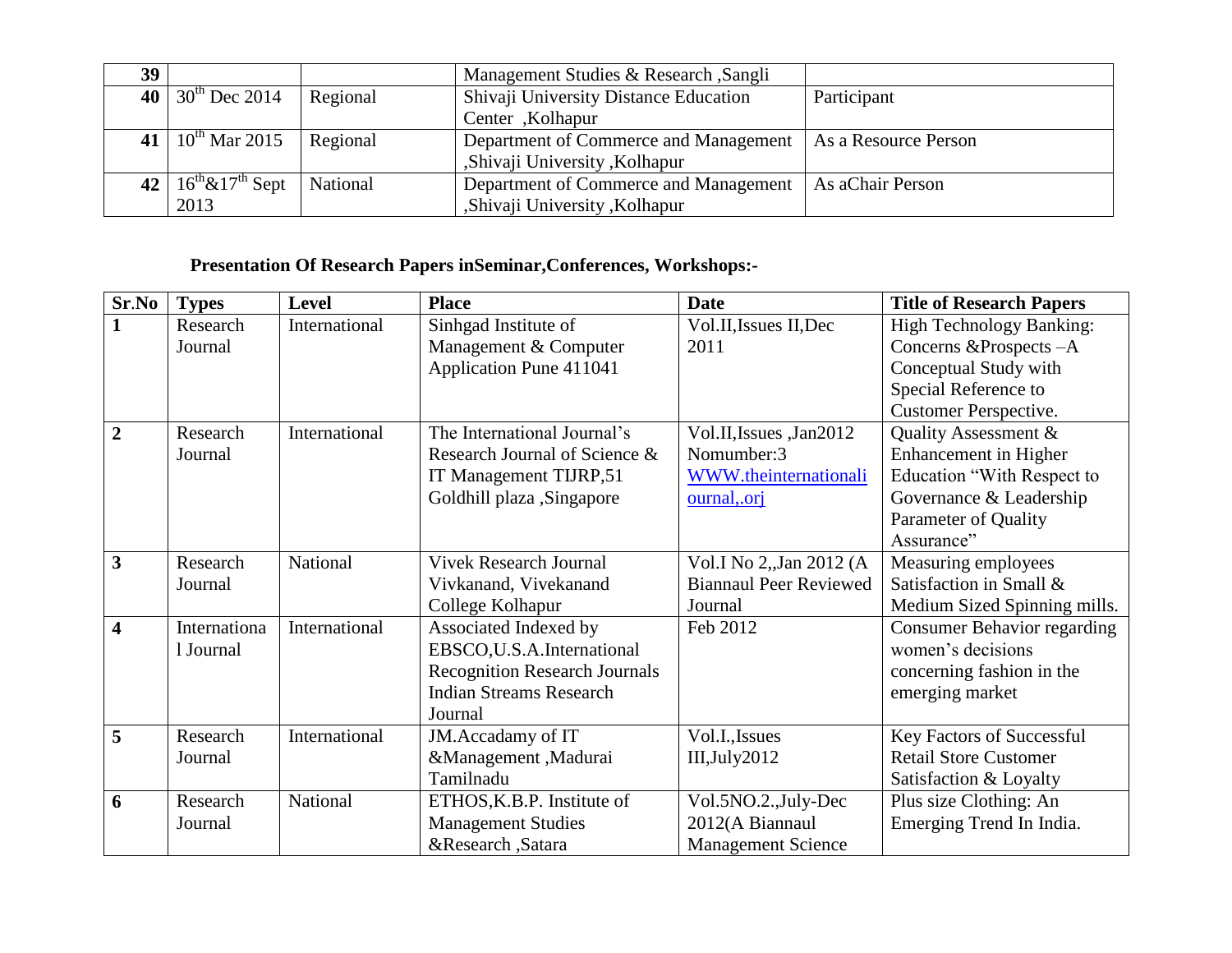|                  |                     |               |                                                                                                                                                                  | &Allied)(Referred)                                                                              |                                                                                                                                           |
|------------------|---------------------|---------------|------------------------------------------------------------------------------------------------------------------------------------------------------------------|-------------------------------------------------------------------------------------------------|-------------------------------------------------------------------------------------------------------------------------------------------|
|                  |                     |               |                                                                                                                                                                  | Journal                                                                                         |                                                                                                                                           |
| $\overline{7}$   | Conference          | International | Nelson Mandela Metro Politian<br><b>University Business School</b><br>,port Elizabeth ,South Africa                                                              | <b>2013 EMCB</b><br><b>Conference Submission</b><br>(ref #EMCB.1 3.21)                          | A Study of Customer<br><b>Relationship Management</b><br>with reference to Private $\&$<br>Public Sector Banks in<br>Western Maharashtra. |
| 8                | Seminar             | National      | Sadashiy Rao Mandilk<br>--Mahavidyalaya ,Murgud ,Tal:<br>Kagal , Dist:-Kolhapur                                                                                  | $11^{th}$ & $12^{th}$ Jan 2013                                                                  | Retail Sector In India - Recent<br>Trends & Opportunities                                                                                 |
| $\boldsymbol{9}$ | Conference          | Regional      | ,Shivaji University Commerce<br>and Management Teachers<br>Association(SUCOMSTA), Kol<br>hapur(Devchand College<br>Arjunnagar, Taluka - Kagal<br>dist.-Kolhapur) | $9th$ Feb 2013                                                                                  | Indian Retailing & Role of<br>FDI.                                                                                                        |
| 10               | Seminar             | National      | <b>Devchand College</b><br>Arjunnagar, Taluka - Kagal<br>dist.-Kolhapur                                                                                          | $20^{th}$ & $21^{st}$ Sept 2013                                                                 | <b>Management Commerce</b><br>& Education in India $-$<br>Expectations & Reality                                                          |
| 11               | Research<br>Journal | National      | ETHOS, K.B.P. Institute of<br><b>Management Studies</b><br>&Research ,Satara                                                                                     | Vol.6NO.2., July-Dec<br>2013(A Biannaul<br>Management Science &<br>Allied)(Referred)<br>Journal | A Study on customer Service<br>&Preference.wr to Private<br><b>Sector Banks in Western</b><br>Maharashtra                                 |
| 12               | Conference          | National      | Sinhgad Institute of<br>Management & Computer<br><b>Application Pune 411041</b>                                                                                  | $21^{\text{st}}$ & $22^{\text{nd}}$ Feb 2014                                                    | <b>Impact &amp; Challenges Faced</b><br>by Retail Industry due to<br>establishment of mall                                                |
| 13               | Conference          | International | Dhanjayrao Gadgil College<br>Commerce Satara                                                                                                                     | $10^{th}$ & $11^{th}$ Feb 2015                                                                  | A Comparative study of Make<br>in India & Made in China<br>Campaigns as fastest growing<br>Emerging Economies in the<br>World             |
| 14               | Conference          | National      | <b>Bharati Vidyapith Deemed</b><br>University, Pune, Institute of<br>Management & Rural                                                                          | $28^{\text{th}} \& 1^{\text{st}}$ Mar 2015                                                      | Role of Govt. scheme in<br>promoting Women<br>Entrepreneur in Sangli district                                                             |